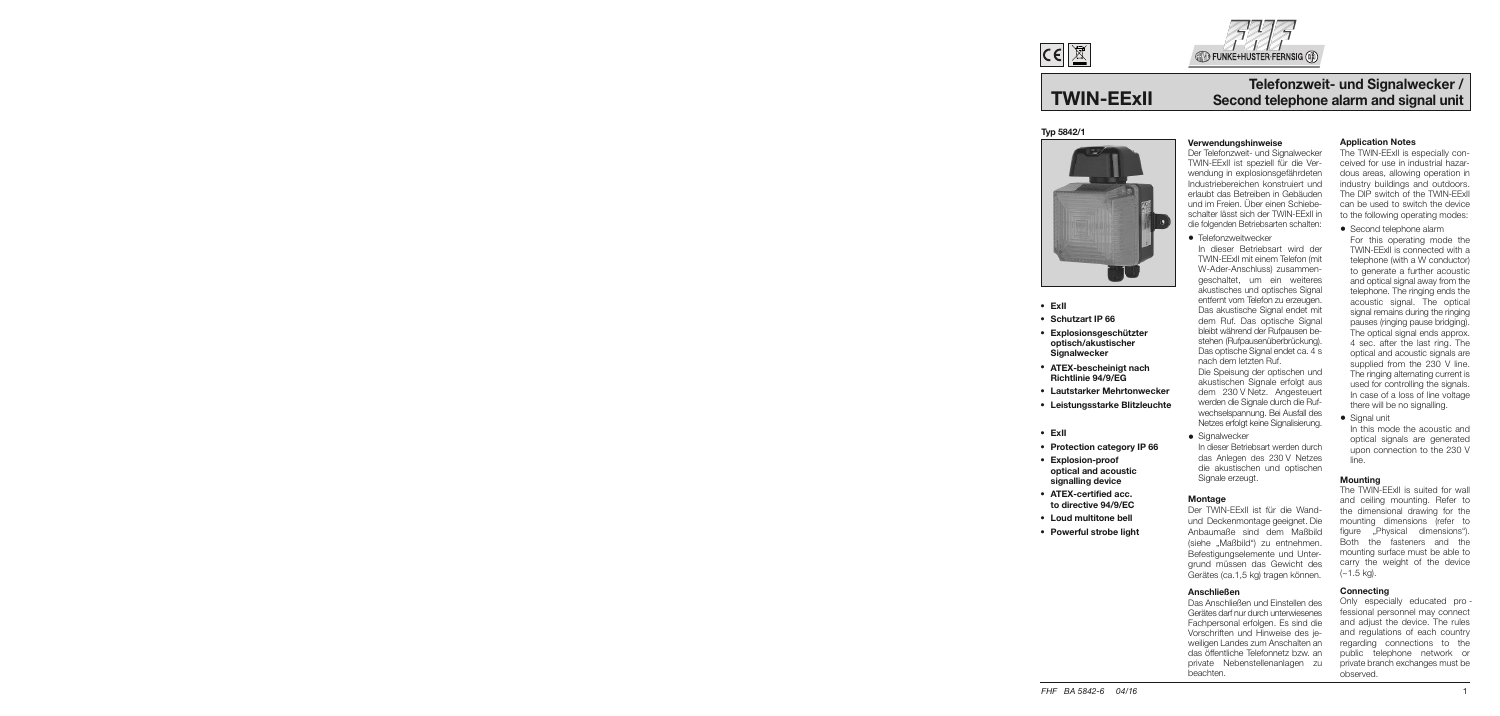Nachfolgende Anschluss- und Einstellvorschriften sind einzuhalten: Es sind die Vorschriften und Hinweise zum Anschalten an das 230 V Netz zu beachten.

- Netzanschluss: Klemmen L1, N, Schutzerde PE, zusätzlich PE am Gehäuse
- Telefonanschluss: Klemmen W, Lb.

#### **Wahl der Betriebsarten:**

• Telefonzweitwecker Für das Netz sind die Klemmen L1, N, PE auf der linken Seite im Gerät vorgesehen. Für das Telefonetz sind die Klemmen Lb, W auf der rechten Seite im Gerät vorgesehen.

 Der linke Kontakt im Schiebeschalter muss in der Position ..Telefonzweitwecker" stehen (siehe "Einstellen des Schiebeschalters").

**Technische Daten**

• Signalwecker

 Für das Netz sind die Klemmen L1, N, PE auf der linken Seite im Gerät vorgesehen. Der linke Kon takt im Schiebeschalter muss in der Position "Signalwecker" stehen (siehe "Einstellen des Schiebeschalters").

## **Wahl der Melodie**

Mit den anderen Kontakten des Schiebeschalters lässt sich die Melodie des akustischen Signales verändern (siehe "Einstellen des Schiebeschalters").

#### **Hinweis:**

Vor Installation des TWIN-EExII ist die Gebrauchsanweisung sorgfältig zu lesen. Bei eventuellen Schäden und Ansprüchen gelten die "Allgemeinen Lieferbedingungen für Erzeugnisse und Leistungen der Elektroindustrie" in ihrer jeweils letzten Fassung.

#### **Recycling**

Die Komplettentsorgung der Geräte erfolgt über den Elektronikabfall. Bei Demontage des Gerätes sind die Komponenten Kunststoff, Metalle und Elektronik separat zu entsorgen.

# **CE-Zeichen**

| Wir erklären hiermit, dass sich dieses Produkt in Übereinstimmung mit den<br>grundlegenden Sicherheits- und Gesundheitsanforderungen                                                   |
|----------------------------------------------------------------------------------------------------------------------------------------------------------------------------------------|
| der ATEX-Richtlinie 2014/34/EU.                                                                                                                                                        |
| der EMV-Richtlinie 2014/30/EU,                                                                                                                                                         |
| der Niederspannungsrichtlinie 2014/35/EU                                                                                                                                               |
| und der RoHS-Richtlinie 2011/65/EU befindet.                                                                                                                                           |
| Die entsprechenden Normen, technischen Regeln und Spezifikationen<br>entnehmen Sie bitte der beigefügten Konformitätserklärung und den<br>Konformitätserklärungen auf unserer Website. |

| Typ                       | 5842/1                                                                                                                                                                                                                     |
|---------------------------|----------------------------------------------------------------------------------------------------------------------------------------------------------------------------------------------------------------------------|
| Gerätebezeichnung         | Telefonzweit- und Signalwecker TWIN-EExII                                                                                                                                                                                  |
| Gebrauchslage             | beliebig (Wand- und Deckenmontage)                                                                                                                                                                                         |
| Schalltrichteröffnung     | In Räumen mit starker Staub und/oder Wassereinwirkung sollte die<br>nach unten zeigen.                                                                                                                                     |
| Gehäuseschutzart          | <b>IP66</b>                                                                                                                                                                                                                |
| Zündschutzart und         | II 2 G Ex e mb [ib] IIC T6 Gb / Ex e [ib] mb IIC T6 Gb für -20 $^{\circ}$ $\leq$ Ta $\leq$ +40 $^{\circ}$ C                                                                                                                |
| Umgebungstemperatur       | Il 2 G Ex e mb [ib] IIC T5 Gb / Ex e [ib] mb IIC T5 Gb für -20 $^{\circ}$ $\leq$ Ta $\leq$ +50 $^{\circ}$ C<br>Il 2 G Ex e mb [ib] IIC T4 Gb / Ex e [ib] mb IIC T4 Gb für -20 $^{\circ}$ $\leq$ Ta $\leq$ +60 $^{\circ}$ C |
| Zulassungen               | PTB 99 ATEX 2115 / IECEx PTB 13,0048                                                                                                                                                                                       |
| Netzanschluss             | L1, N, PE, PE am Gehäuse<br>230 V -15% +10% / 50 Hz / 60 Hz / PE am Gehäuse                                                                                                                                                |
| Überspannungskategorie    | $\mathbf{II}$                                                                                                                                                                                                              |
| Vorzuschaltende Sicherung | 500 mA bei 230 V Netz<br>800 mA bei 120 V Netz                                                                                                                                                                             |
| <b>Telefonnetz</b>        | W. Lb<br>30 V <sub>AC</sub> 75 V <sub>AC</sub> / 23 Hz  54 Hz / 0 V <sub>DC</sub> 63 V <sub>DC</sub>                                                                                                                       |
| Akustische Signalisierung | nur mit 230 V Netz<br>Lautsprecher<br>Signale: Einzelruf / 2-Tonruf / 3-Tonruf<br>Lautstärke: ca. 90 dB(A) in 1m Abstand                                                                                                   |
| Optische Signalisierung   | nur mit 230 V Netz<br>2 Blitzrohren, ca. 0,9 Ws<br>Blitzfrequenz: 1 Hz  2 Hz                                                                                                                                               |
| Einschaltdauer            | $\leq$ 60 Minuten bei Ta = +60°C<br>≤ 15 Minuten bei 60 Hz (danach 30 Minuten Pause)                                                                                                                                       |
| Anschlussklemmen          | Klemmbereich bis 1,5 mm <sup>2</sup> ein- und feindrähtig                                                                                                                                                                  |
| Kabeleinführung           | 2x M20 x 1.5                                                                                                                                                                                                               |
| Gehäusematerialien        | Gehäuse: Druckguss-Aluminium / Haube: Polycarbonat                                                                                                                                                                         |
| Abmessungen               | ca. 195 x 150 x 104 mm                                                                                                                                                                                                     |
| Gewicht                   | ca. 1,5 kg                                                                                                                                                                                                                 |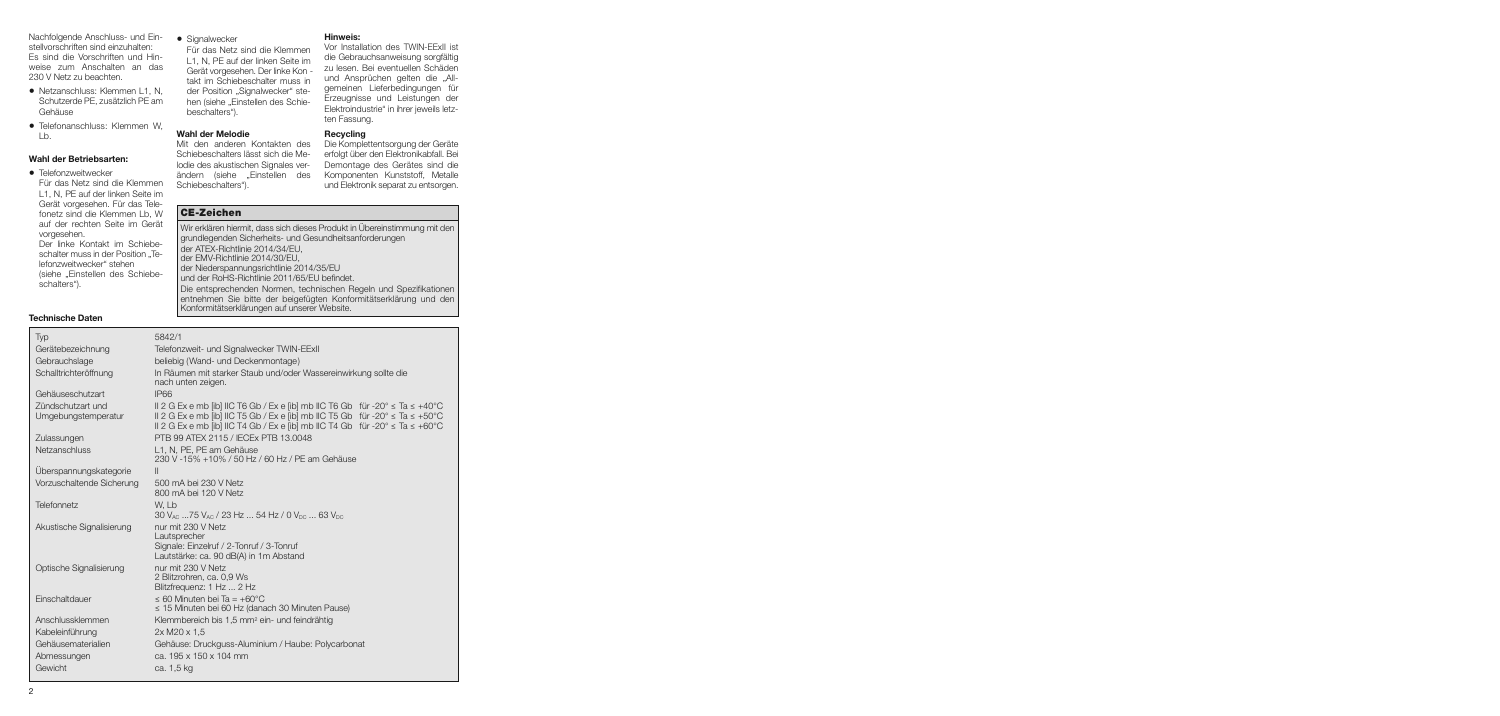The following regulations regarding connection and adjustments must be obeyed: The rules and regulations of each country regarding connections to the 230 V power supply network must be observed.

- Power supply to terminals L1, N, PE. In addition: Protective Earth to housing.
- Telephone connection: Terminals W, Lb

#### **Choice of operating modes:**

• Second telephone alarm The terminals L1, N, PE on the left inner side of the device are to be used for connecting to the power supply. The terminals Lb, W on the right inner side of the device are to be used for connecting to the telephone network. The left contact in the DIP switch must be in the position ..Second telephone alarm" (refer to "Adjusting the DIP switch").

#### **Technical specification**

• Signal unit

 The terminals L1, N, PE on the left inner side of the device are to be used for connecting to the power supply.

 The left contact in the DIP switch must be in the position "Signalling Device" (refer to ..Adiusting the DIP switch").

#### **Choice of melody**

The other contacts of the DIP switch may be used to change the melody of the acoustic signal (refer to "Adjusting the DIP switch").

#### **Note:**

Prior to installing the TWIN-EExII, the operating instructions must be read carefully. In case of any damage and liabilities the latest version of the ..General terms of delivery of products and services in the electric industry" is authoritative.

#### **Recycling**

The devices may be completely recycled as electronic waste. Upon disassembling the devices, the plastic, metal and electronics components must be disposed of separately.

# **CE symbol**

We hereby declare this product is in compliance with the Essential Health and Safety Requirements of ATEX Directive 2014/34/EU, EMC Directive 2014/30/EU, Low Voltage Directive 2014/35/EU and RoHS Directive 2011/65/EU. The appropriate standards, technical regulations und specifications you can take from the attached conformity declaration and the conformity declarations on our Website.

| Type                              | 5842/1                                                                                                                                                                                                                              |
|-----------------------------------|-------------------------------------------------------------------------------------------------------------------------------------------------------------------------------------------------------------------------------------|
| Device designation                | Second telephone alarm and signal unit TWIN-EExII                                                                                                                                                                                   |
| Operation position                | any (wall mount, ceiling mount)                                                                                                                                                                                                     |
|                                   | If possible, avoid ceiling mounting in rooms considerably<br>influenced by dust or water                                                                                                                                            |
| Protection category               | <b>IP66</b>                                                                                                                                                                                                                         |
| Type of protection and            |                                                                                                                                                                                                                                     |
| ambient temperature               | II 2 G Ex e mb [ib] IIC T6 Gb / Ex e [ib] mb IIC T6 Gb for -20° s Ta s +40°C<br>II 2 G Ex e mb [ib] IIC T5 Gb / Ex e [ib] mb IIC T5 Gb for -20° s Ta s +50°C<br>II 2 G Ex e mb [ib] IIC T4 Gb / Ex e [ib] mb IIC T4 Gb for -20° s T |
| Approvals                         | PTB 99 ATEX 2115 / IECEx PTB 13.0048                                                                                                                                                                                                |
| Power connection                  | L1, N, PE, PE at housing<br>230 V -15% +10% / 50 Hz / 60 Hz / PE at housing                                                                                                                                                         |
| Overvoltage category              | $\mathbf{II}$                                                                                                                                                                                                                       |
| Fuse to be connected<br>in series | 500 mA by 230 V line voltage<br>800 mA by 120 V line voltage                                                                                                                                                                        |
| Telephone connection              | W. Lb<br>30 $V_{AC}$ 75 $V_{AC}$ / 23 Hz  54 Hz / 0 $V_{DC}$ 63 $V_{DC}$                                                                                                                                                            |
| Acoustic signalling               | only with 230 V line voltage                                                                                                                                                                                                        |
|                                   | Loudspeaker                                                                                                                                                                                                                         |
|                                   | Signals: single tone / 2-tone call/ 3-tone call<br>Sound pressure level: approx. 90 dB(A) at 1m                                                                                                                                     |
| Optical signalling                | only with 230 V line voltage                                                                                                                                                                                                        |
|                                   | 2 flash tubes, W approx. 0.9 Ws                                                                                                                                                                                                     |
| Switch-on time                    | Flash frequency: 1 Hz  2 Hz<br>$\leq 60$ minutes by Ta = +60°C                                                                                                                                                                      |
|                                   | $\leq$ 15 minutes by 60 Hz (afterwards 30 minutes of break)                                                                                                                                                                         |
| <b>Terminals</b>                  | max. cable cross section 1.5 mm <sup>2</sup> single core, fine strand                                                                                                                                                               |
| Cable entry                       | 2x M20 x 1.5                                                                                                                                                                                                                        |
| Housing material                  | Die-casting aluminium / hood: polycarbonate                                                                                                                                                                                         |
| Physical dimensions               | approx. 195 x 150 x 104 mm                                                                                                                                                                                                          |
| Weight                            | approx. 1.5 kg                                                                                                                                                                                                                      |
|                                   |                                                                                                                                                                                                                                     |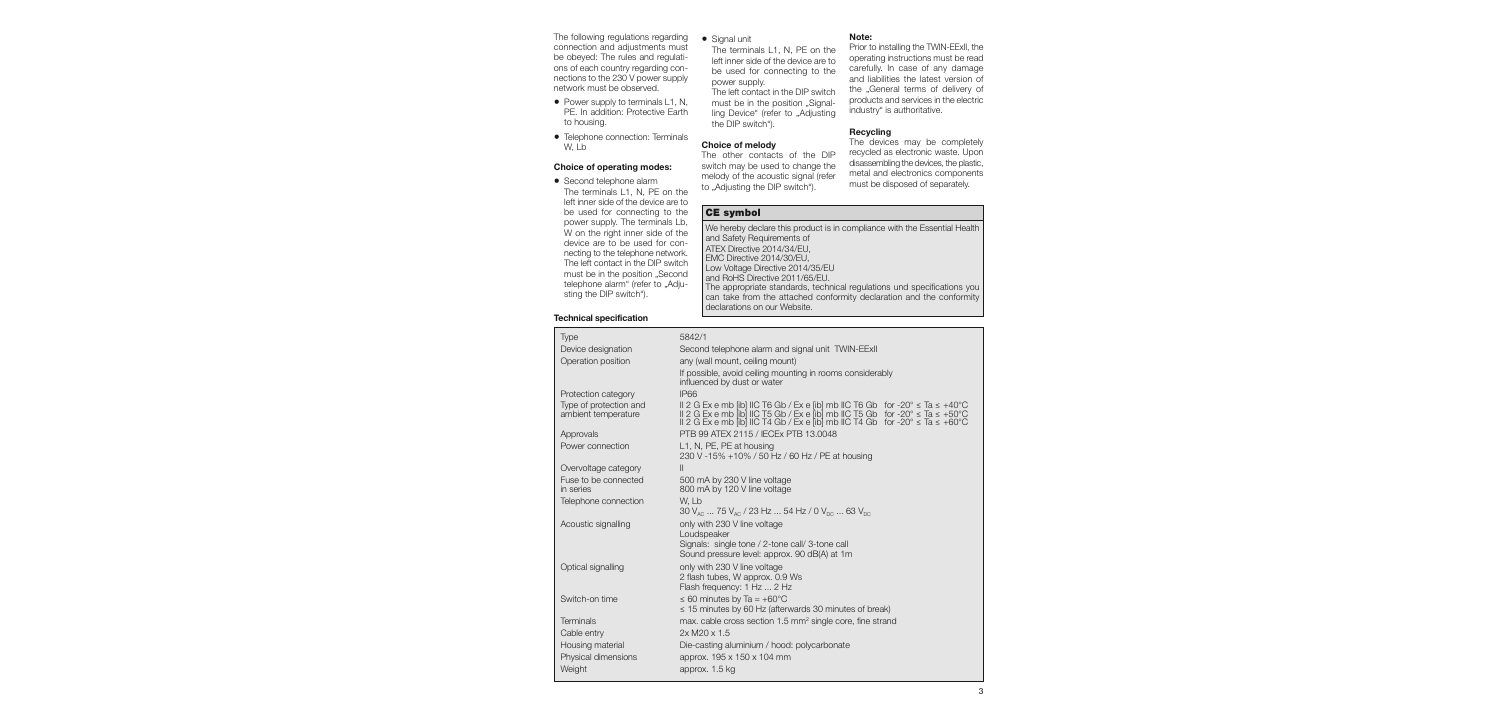#### **Klemmbelegung / Termination**



#### **Einstellen des Schiebeschalters / Setting the DIP switch**

| <b>Stellung</b><br><b>Position</b> | <b>Betriebsart</b><br><b>Operating Mode</b>  |                                                  |
|------------------------------------|----------------------------------------------|--------------------------------------------------|
|                                    | Telefonzweitwecker<br>Second telephone alarm |                                                  |
|                                    | Signalwecker<br>Signal unit                  |                                                  |
| <b>Stellung</b><br><b>Position</b> | <b>Melodie</b><br><b>Melody</b>              |                                                  |
|                                    | Dreiton<br>Three-tone                        | 16,6 Hz                                          |
|                                    | Dreiton<br>Three-tone                        | 50 Hz                                            |
|                                    | Dreiton<br>Three-tone                        | 120 ms ein / 50 ms aus<br>120 ms on $/50$ ms off |
|                                    | Dreiton<br>Three-tone                        | 60 ms ein / 25 ms aus<br>60 ms on / 25 ms off    |
|                                    | Zweiton<br>Two-tone                          | 16,6 Hz                                          |
|                                    | Zweiton<br>Two-tone                          | 50 Hz                                            |
|                                    | Einzelton<br>Single-tone                     | Dauerton<br>Continuous tone                      |
|                                    | Einzelton<br>Single-tone                     | 120 ms ein / 50 ms aus<br>120 ms on $/50$ ms off |

## **Maßbild / Physical dimensions**

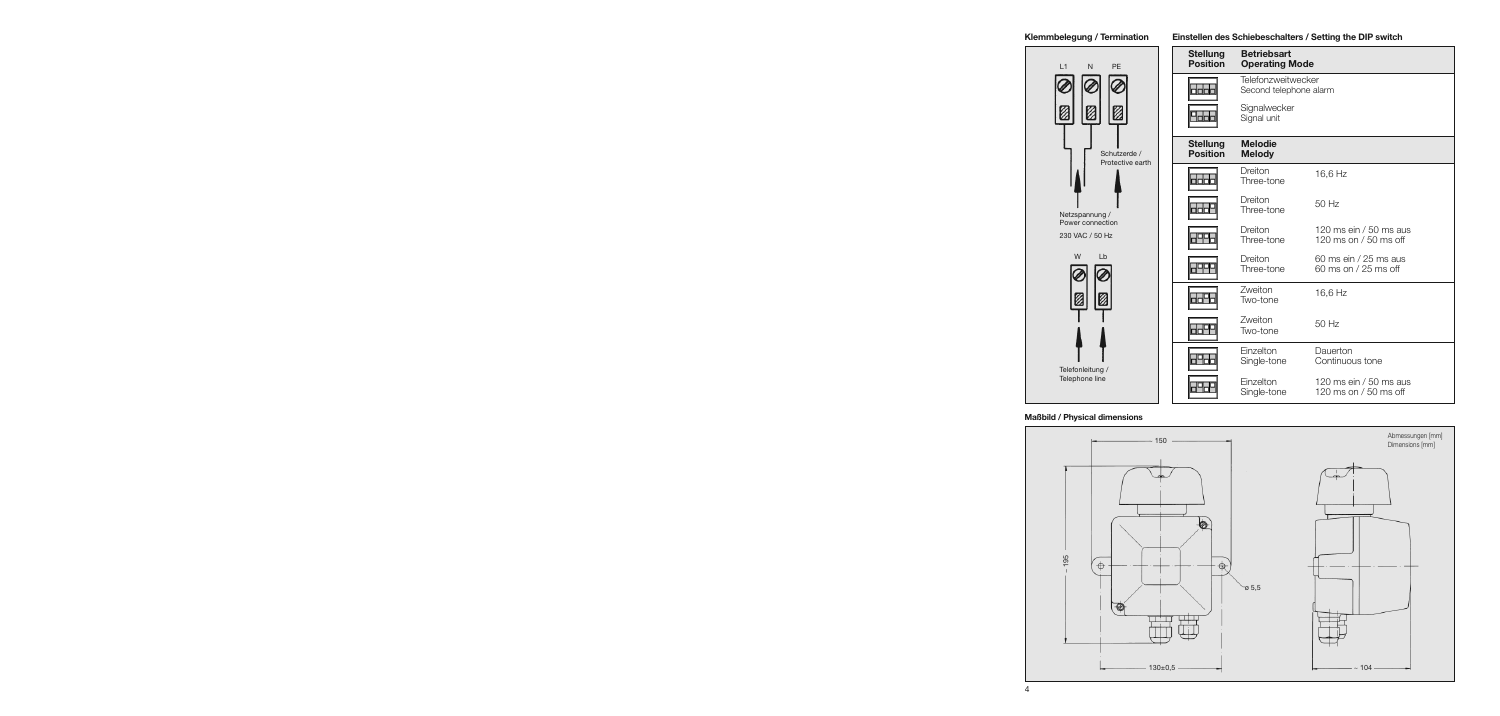| <b>Benutzerinformation</b>                                                                                                                                                                                                       | <b>User information</b>                                                                                                                                                                        |
|----------------------------------------------------------------------------------------------------------------------------------------------------------------------------------------------------------------------------------|------------------------------------------------------------------------------------------------------------------------------------------------------------------------------------------------|
| Bei diesem Betriebsmittel handelt es sich um ein                                                                                                                                                                                 | The equipment described in this operating                                                                                                                                                      |
| explosionsgeschützt ausgeführtes Gerät für den                                                                                                                                                                                   | instructions manual is an explosion proof device for                                                                                                                                           |
| Betrieb innerhalb explosionsgefährdeter Bereiche                                                                                                                                                                                 | use in hazardous areas of Group II and Zones 1                                                                                                                                                 |
| der Gruppe II (Zone 1 und Zone 2).                                                                                                                                                                                               | and $2$ .                                                                                                                                                                                      |
| Nachstehende Warn- und Sicherheitshinweise sind                                                                                                                                                                                  | The following warnings and safety notes must be                                                                                                                                                |
| zu beachten:                                                                                                                                                                                                                     | especially observed:                                                                                                                                                                           |
| 1. Das Gerät ist in Schutzklasse I aufgebaut und                                                                                                                                                                                 | 1. The device is designed in compliance with                                                                                                                                                   |
| darf nur an der vorgeschriebenen Spannung                                                                                                                                                                                        | insulation class I and may be connected and                                                                                                                                                    |
| angeschlossen und betrieben werden. Es ist                                                                                                                                                                                       | operated at the mandatory voltage only.                                                                                                                                                        |
| auf einen ordnungsgemäßen Anschluss zu                                                                                                                                                                                           | A proper connection must be especially ob-                                                                                                                                                     |
| achten.                                                                                                                                                                                                                          | served.                                                                                                                                                                                        |
| 2. Das Gerät darf nur unter den angegebenen                                                                                                                                                                                      | 2. The device may be operated under the                                                                                                                                                        |
| Umgebungsbedingungen betrieben werden                                                                                                                                                                                            | mandatory ambient conditions only (refer to                                                                                                                                                    |
| (siehe technische Daten).                                                                                                                                                                                                        | technical specifications).                                                                                                                                                                     |
| Widrige Umgebungsbedingungen, wie z.B. zu                                                                                                                                                                                        | Bad ambient conditions, for instance too low                                                                                                                                                   |
| hohe oder zu niedrige Umgebungstempera-                                                                                                                                                                                          | or too high ambient temperatures, are not                                                                                                                                                      |
| turen, sind nicht zulässig.                                                                                                                                                                                                      | permitted.                                                                                                                                                                                     |
| 3. Das Gerät verfügt über eine hohe Leucht-<br>stärke. Bei direktem Blickkontakt zum Blitzzeit-<br>punkt in das optische Signal kann eine<br>kurzzeitige Behinderung des Sehvermögens<br>eintreten.                              | 3. The device features a high luminous intensity.<br>Direct exposure of the eyes to the optical<br>signal at the moment of the flash may cause a<br>temporary reduction of the seeing ability. |
| 4. Die in den technischen Daten aufgeführten                                                                                                                                                                                     | 4. The information given in the technical data                                                                                                                                                 |
| Angaben sind einzuhalten.                                                                                                                                                                                                        | must be observed.                                                                                                                                                                              |
| 5. Bei dem Betrieb des Gerätes sind die gesetz-<br>lichen und gewerblichen Vorschriften, Unfall-<br>verhütungsvorschriften sowie<br>elektrische<br>Bestimmungen zu beachten.                                                     | 5. During operation of the device the legal and<br>professional regulations, the safety regulations,<br>and the electrical rules and regulations must<br>be observed.                          |
| 6. Es ist darauf zu achten, dass das Gerät nicht<br>beschädigt wird. Im beschädigten Zustand ist<br>das Betreiben des Gerätes nicht zulässig.                                                                                    | 6. Make sure the device is undamaged. If the<br>device is damaged it may not be operated.                                                                                                      |
| 7. Bei Reparaturen sind nur Originalersatzteile zu-                                                                                                                                                                              | 7. In case of repairs only original spare parts may                                                                                                                                            |
| lässig. Andere Austauschteile können zu Sach-                                                                                                                                                                                    | be used. Any other spare parts may lead to                                                                                                                                                     |
| und Personenschäden führen.                                                                                                                                                                                                      | personal injury and/or equipment damage.                                                                                                                                                       |
| 8. Das Gerät darf nur von einer unterwiesenen                                                                                                                                                                                    | 8. The device may be opened and repaired by                                                                                                                                                    |
| Fachkraft geöffnet und instandgesetzt werden.                                                                                                                                                                                    | educated professional personnel only.                                                                                                                                                          |
| 9. Es ist verboten, in dem Gerät zusätzliche                                                                                                                                                                                     | 9. It is prohibited to make additional electrical                                                                                                                                              |
| Leitungsverbindungen herzustellen.                                                                                                                                                                                               | connections to the device.                                                                                                                                                                     |
| 10. Innerhalb der vorgeschalteten, elektrischen<br>Versorgungseinrichtungen muss ein Kurz-<br>schlussschutz vorhanden sein, dessen Be-<br>grenzung auf maximal 500 mA ausgelegt sein<br>muss (siehe dazu die PTB-Bescheinigung). | 10. Within the feeding mains supply circuit, a short<br>circuit protection must be installed, which limits<br>the rated current to a maximum of 500 mA<br>(refer also to PTB certificate).     |
| 11. Anderungen des Produktes, die dem techni-                                                                                                                                                                                    | 11. This product may be subject to modifications                                                                                                                                               |
| schem Fortschritt dienen, sind jederzeit                                                                                                                                                                                         | serving technical progress without further                                                                                                                                                     |
| möglich.                                                                                                                                                                                                                         | notice.                                                                                                                                                                                        |
| 12. Bei den werkseitig bestückten KLE ist die                                                                                                                                                                                    | 12. In case of factory fitted cable glands the attached                                                                                                                                        |
| beigefügte Betriebsanleitung zu beachten.                                                                                                                                                                                        | operating instructions have to be considered.                                                                                                                                                  |